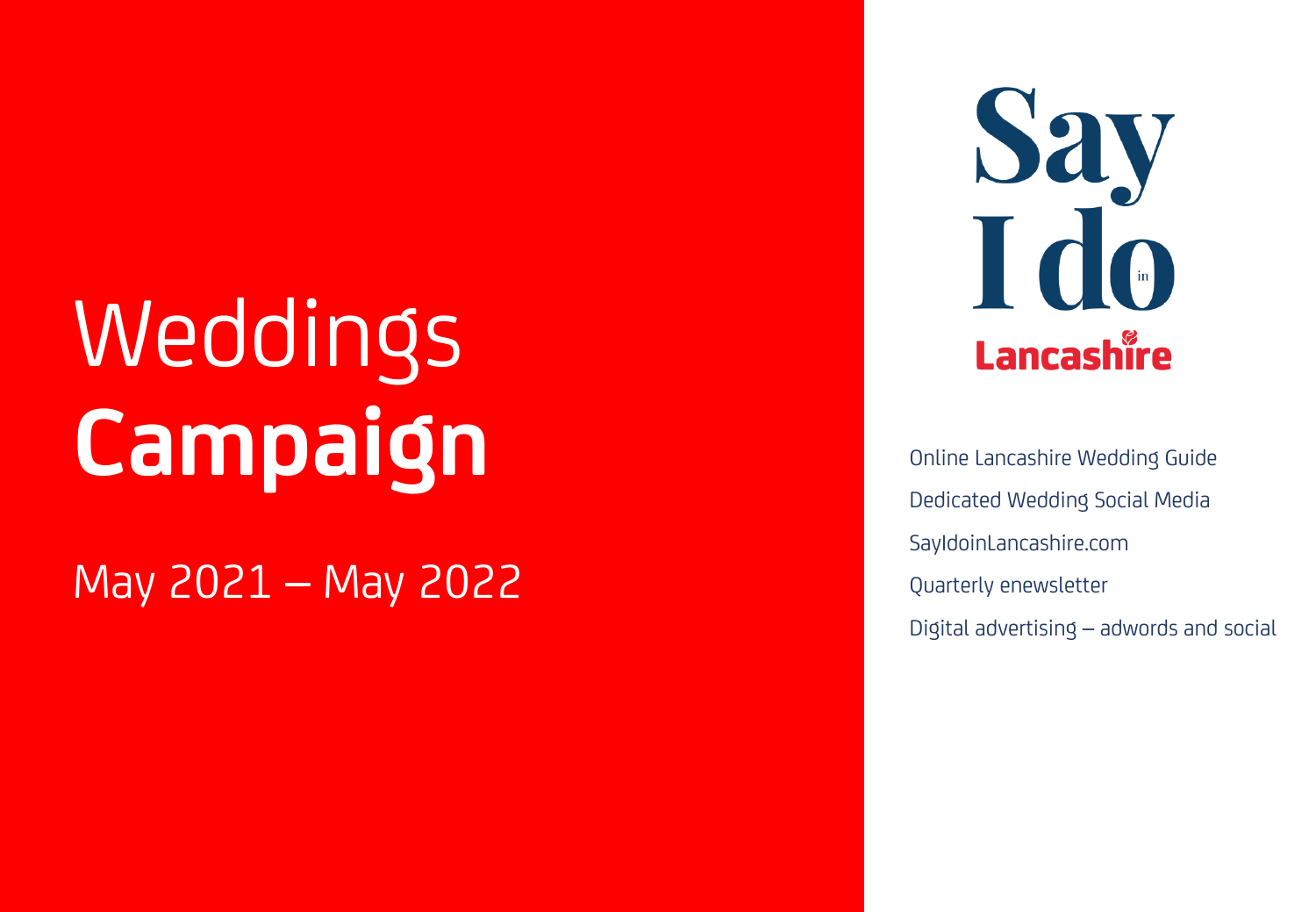### Visit **Lancashire** Wedding Campaign





Get your business in front of those looking to book their special day in Lancashire.

Lancashire's picturesque rural landscapes, windswept moors and breath taking coastal scenery make it an ideal backdrop for weddings. This handy guide focuses on wedding venues and suppliers around the county, and makes planning the perfect day, a piece of cake!

This brand new 12 month campaign includes an online digital guide, full of inspirational imagery and copy about venues, suppliers and key information, making it an essential guide to weddings in Lancashire.

The publication will target those looking for inspiration across:

Accessories/ beauty, hair & make up/ bridalwear/ cake/ cars and travel/ catering/ decorative hire/ drones/ entertainment/ favours/ first dance/ florist/ groomswear/ honeymoons/ music & DJs/ photographers/ planners/ stationery/ venues/ videographers/ wedding decor/ wedding rings & jewellery

Spring weddings/ summer weddings/ autumn weddings/ winter weddings

Country house weddings/ glamorous weddings/ intimate weddings/ rustic weddings/ seaside weddings/ unique weddings/ vintage weddings

#### **Reasons to advertise**

- NEW Digital Weddings Guide Say I do in Lancashire
- Digital activity on visitlancashire.com with over 9.7 million page views per year via a dedicated SayIdoinLancashire URL
- Promoted to over 80,000 social media followers plus additional wedding focused social channels
- Quarterly enewsletter
- Increasing reach through digital advertising adwords and social media
- PR targeted at the wedding market

### Marketin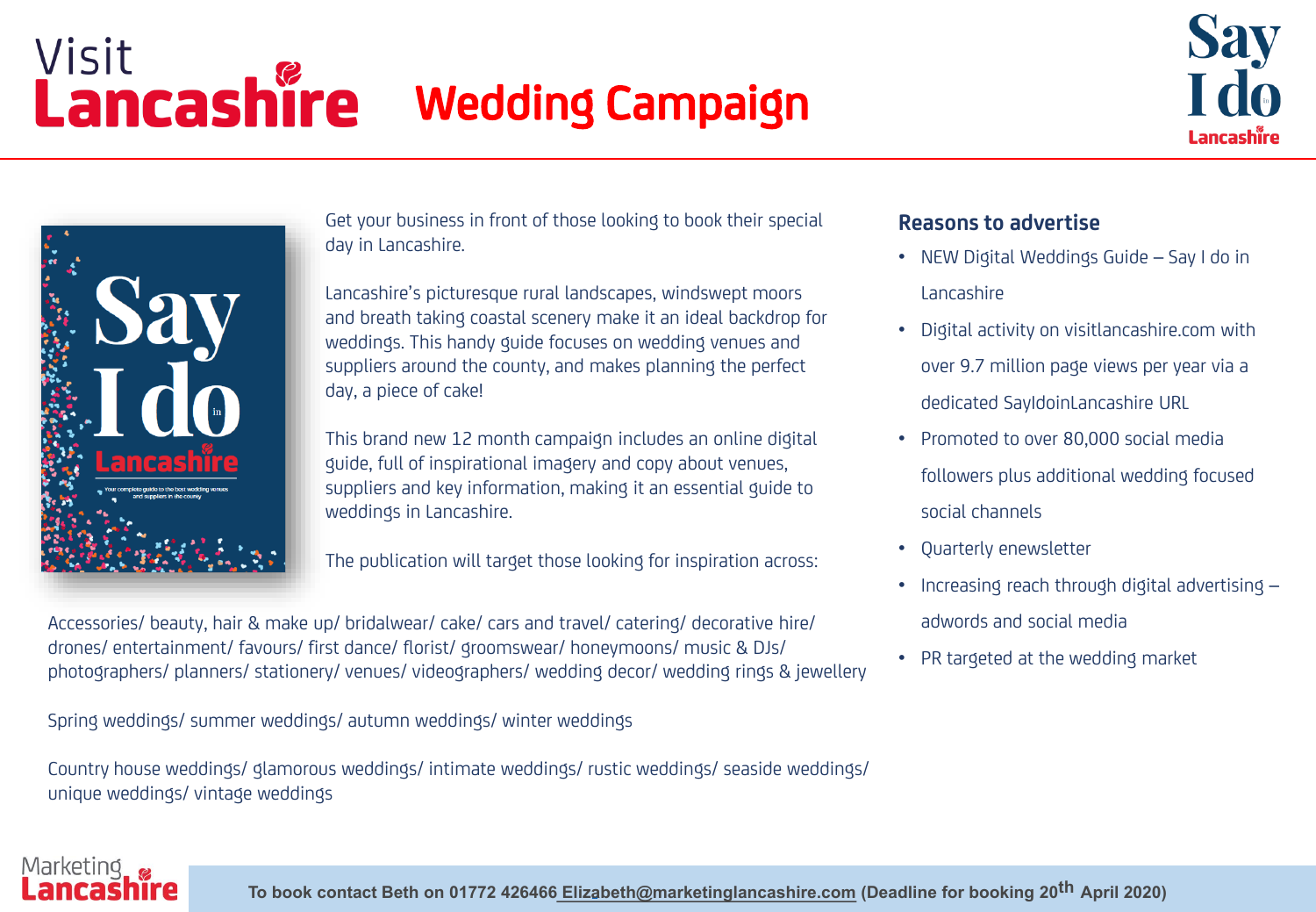## Visit **Lancashire** Wedding Campaign



| <b>Feature Headline package</b><br>(2 available)                                                                                                                                                                                                                                      | <b>Essentials package - SOLD OUT</b>                                                                                                                                                                                                                                                                                                                                                                           | Standard<br>rate +VAT | Partner<br>rate +VAT |
|---------------------------------------------------------------------------------------------------------------------------------------------------------------------------------------------------------------------------------------------------------------------------------------|----------------------------------------------------------------------------------------------------------------------------------------------------------------------------------------------------------------------------------------------------------------------------------------------------------------------------------------------------------------------------------------------------------------|-----------------------|----------------------|
| <b>Exclusive to Visit Lancashire Partners</b><br>£1,500+VAT                                                                                                                                                                                                                           | Listing in online quide<br>Product displayed on the campaign landing page<br>Minimum one tweet, one Facebook post, one Instagram post<br><b>Standard package</b>                                                                                                                                                                                                                                               | N/A                   | £75                  |
| • Double page advert or advertorial<br>• A logo on the front cover<br>• Additional editorial in the<br>• 2-week placement on the Don M <sub>b</sub> reature<br>within the top avis, tion<br>. 2-week ple ceme to "Highlights' section of                                              | Half page advert/ advertorial<br>$\bullet$<br>Inclusion in two e-newsletters<br>$\bullet$<br>Product displayed on the campaign landing page<br>$\bullet$<br>Minimum three tweets, three Facebook posts and two Instagram<br>$\bullet$<br>posts                                                                                                                                                                 | £440                  | £350                 |
| adin Jage<br>car par<br><b>Provident of Sphayed on campaign landing page</b><br><b>The Teature within four enewsletters</b><br>. Gainimum of seven tweets & seven Facebook<br>posts and five Instagram posts<br>• Instagram story and Instagram wedding<br>highlights<br>Blog feature | Premium package<br>Full page advert/ advertorial<br>$\bullet$<br>Displayed in 'Featured' section on visitlancashire.com homepage for<br>$\bullet$<br>one week<br>Premium position in three e-newsletters<br>$\bullet$<br>Product displayed on the campaign page of VisitLancashire.com<br>$\bullet$<br>Minimum five tweets and five Facebook posts and four Instagram<br>$\bullet$<br>posts<br>Instagram story | £820                  | £650                 |

**Targeting**: Those who are recently engaged, planning to get married, wedding and event organisers.

**Ideal for**: wedding venues, suppliers, places to eat and drink, experiences, and accommodation targeting the wedding market.

**Marketing** Lancashire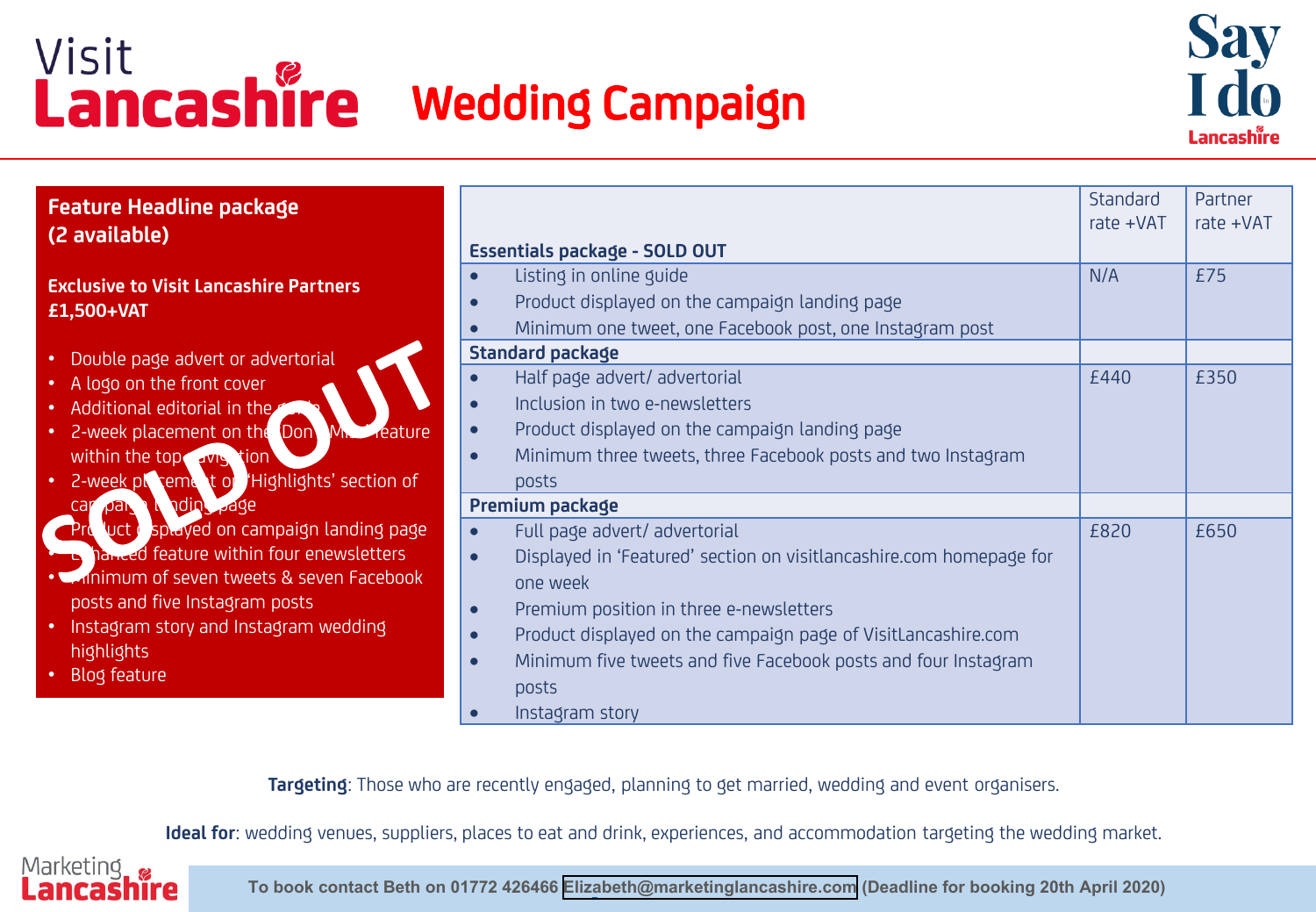### Visit **Lancashire** Wedding Campaign – Digital publication

# **Say<br>I do** Lancashire

#### Draft guide concept

Full page

#### Your wedding *business* LOCATION

#### Lorem Insum dolor sit amet, consectetur adipiscine

ellit. Droin varius eu nibh sed interdum. Curabitur feuglat nisi libero, vitae porta nunc malesuada ac. Etiam blandit fells at tortor eleifend volutoat. **Draesent malesuada lorem quam varius** vestibulum odlo porta sit amet. Cras eu eros ut odio facilide subsum, la non enim non tanien facilisis imperdiet. Nunc id teilus eu turnis accumsan scelerisque ac eu dul Droin austre et orci quis mollis. Nam suscipit ornare lacus in eleifend. Ut sit amet rhoncus ex. In elementum arcu. Phasellus bibendum purus odio. Praesent molils ullamcorper Ipsum, in porttitor nunc blandit quis. Fusce malesuada leo vel lobortis efficitur. Curabitur non libero mauris. Aenean lacinia neque neque. In allquam libero eu lectus malesuada tincidunt non euet neque.

Lorem Ipsum dolor sit amet, consectetur adipiscing ellt. Proin varius eu nibh sed interdum. Curabitur feuglat nisi libero, vitae porta nunc malesuada ac. Etiam blandit fells at tortor eleifend volutoat Praesent malesuada lorem quam, varius vestibulum odio porta sit amet. Cras eu eros ut odio facilisis rutrum. In non enim non sapien facilisis imperdiet. Nunc id tellus eu turpis accumsan scelerisque ac eu dui, Proin auctor et orci quis moilis. Nam suscipit ornare lacus in eleifend. Ut sit amet rhoncus ex. In elementum arcu. Dhasellus bibendum nurus odio. Draesent mollis ullamcorper losum, in porttitor nunc blandit quis. Fusce malesuada leo vel lobortis efficitur. Lorem Ipsum dolor sit amet, consectetur adipiscing ellt. Proin varius eu nibh sed interdum. Lorem Ipsum dolor sit amet, consectetur adipiscing ellt. Proin varius eu nibh sed.

Address details here Website here Phone here



### Your wedding<br>business

#### **IOCATION**

Lorem locum dolor sit amet, consectetur adipiscine ellt. Proin varius eu nibh sed Interdum. Curabitur feuglat nisi libero, vitae porta nunc malesuada ac. Etiam blandit fells at tortor eleifend volutpat. Praesent malesuada lorem quam, varius vestibulum odlo porta sit amet. Cras eu eros ut odio facilisis rutrum. In non enim non sapien facilisis imperdiet. Nunc id teilus eu turpis accumsan scelerisque ac eu dul. Proin auctor et orci quis moills. Nam suscipit ornare lacus in

In porttitor nunc blandit guis. Fusce malesuada leo vel lobortis efficitur. Curabitur non libero mauris. Aenean lacinia neque neque. In allouam libero eu lectus malesuada tincidunt non eaet neque Lorem Ipsum dolor sit amet, consectetur adipiscing ellt. Proin varius eu nibh sed Interdum.

Address details here Website here Phone here

#### Half page

Your wedding business LOCATION

Address details here Website here Phone here



Your wedding **business** LOCATION Address details here Website here Phone here

#### Listing - **SOLD OUT**

Listing - **SOLD OUT** 

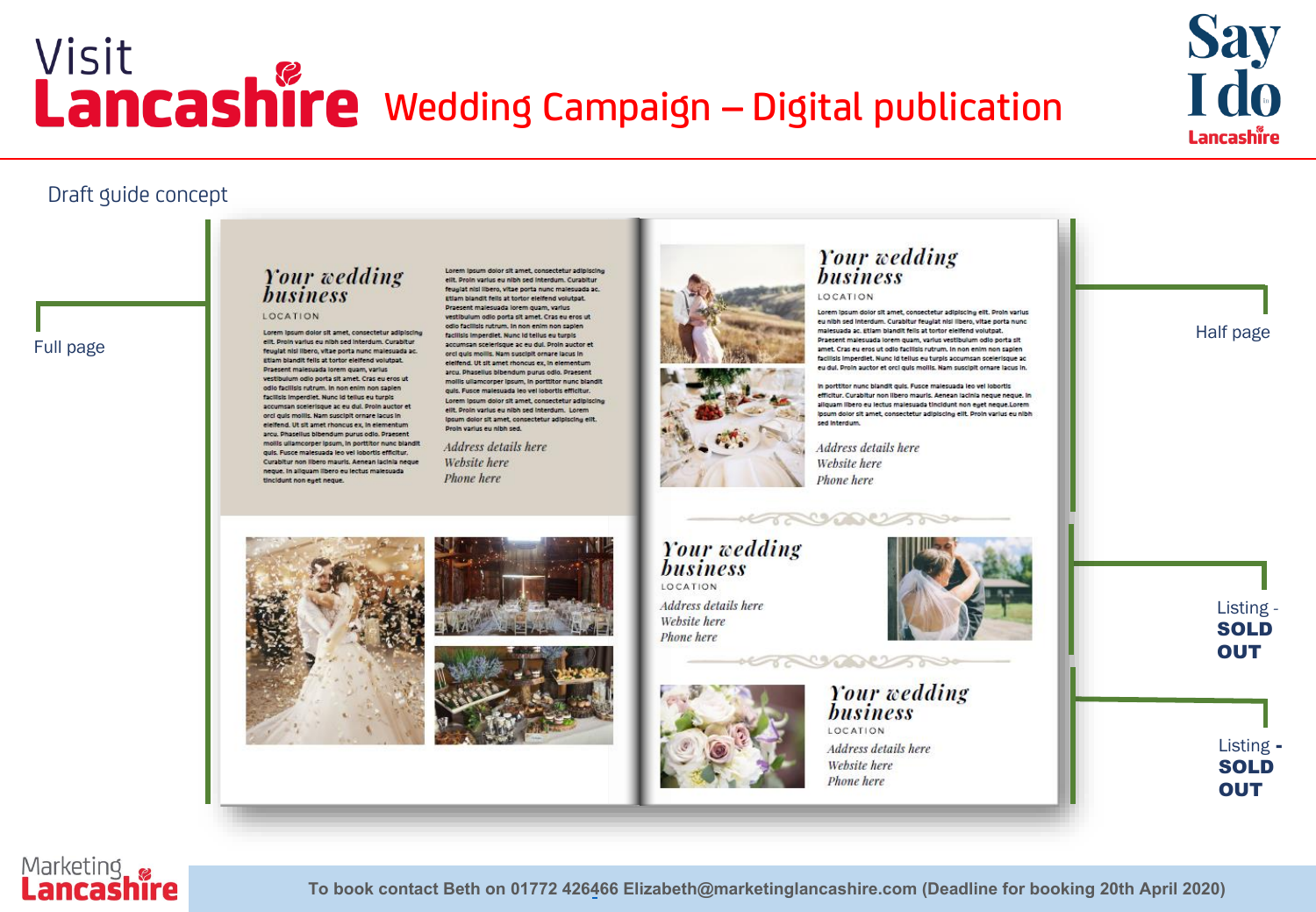### Visit **Lancashire** Wedding Campaign